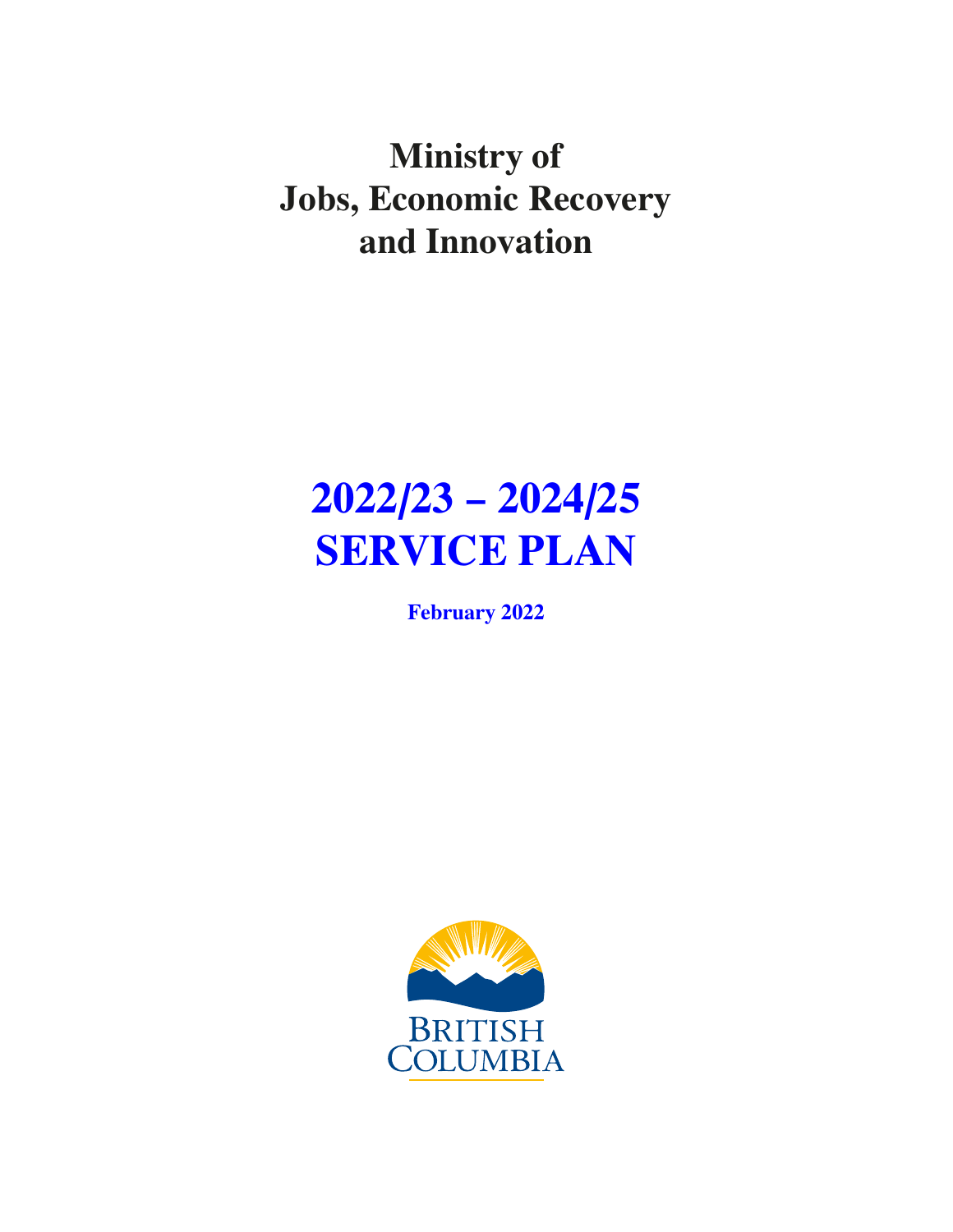For more information on the Ministry of Jobs, Economic Recovery and Innovation contact: Ministry of Jobs, Economic Recovery and Innovation

Vancouver: 604-660-2421

Victoria: 250-387-6121

Or visit our website at

[https://www2.gov.bc.ca/JERI](https://www2.gov.bc.ca/gov/content/governments/organizational-structure/ministries-organizations/ministries/jobs-economic-development-and-competitiveness)

Published by the Ministry of Jobs, Economic Recovery and Innovation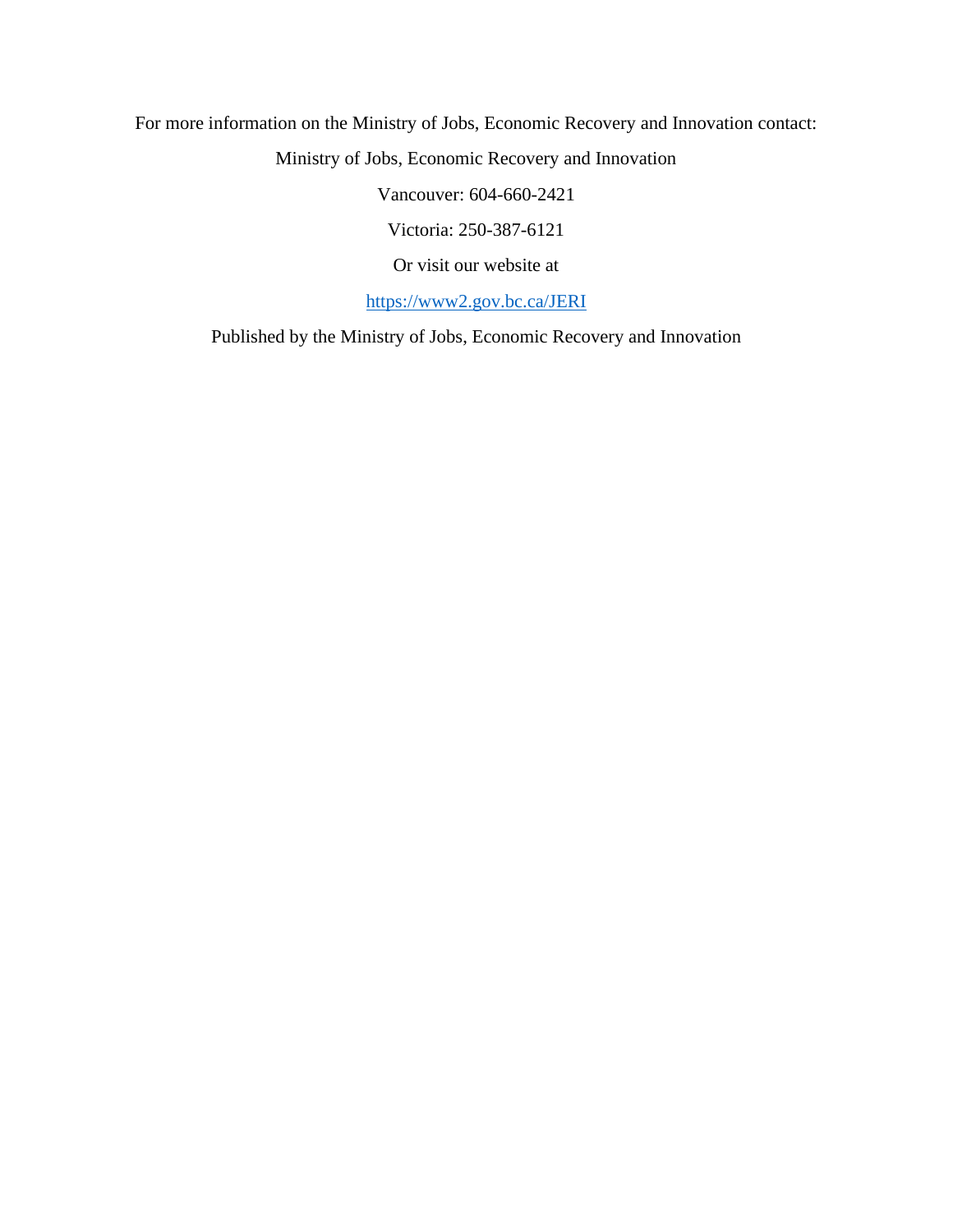## <span id="page-2-0"></span>**Minister's Accountability Statement**



The *Ministry of Jobs, Economic Recovery and Innovation 2022/23 – 2024/25 Service Plan* was prepared under my direction in accordance with the *Budget Transparency and Accountability Act*. I am accountable for the basis on which the plan has been prepared.

Honourable Ravi Kahlon Minister of Jobs, Economic Recovery and Innovation February 4, 2022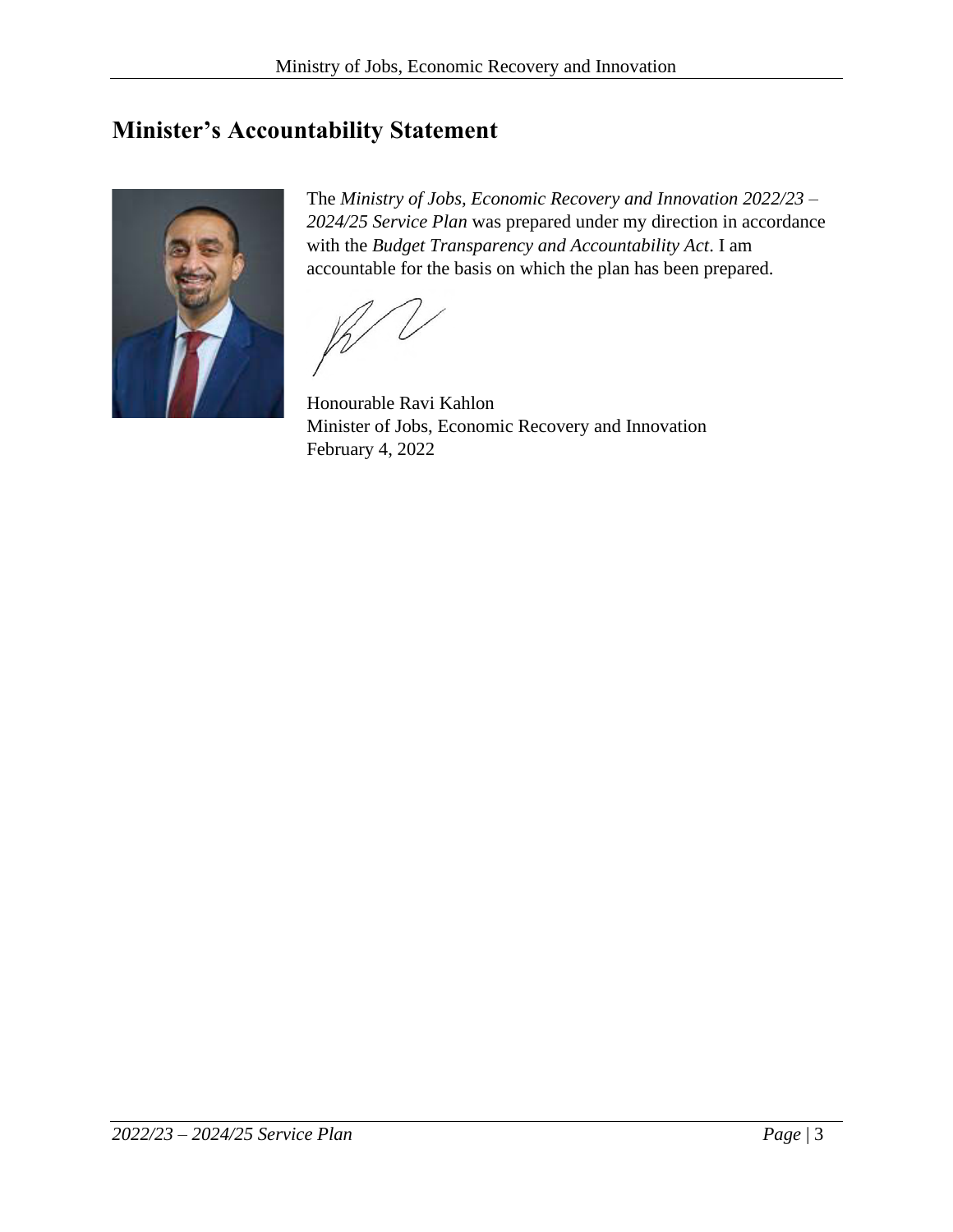### <span id="page-3-0"></span>**Minister of State's Accountability Statement**



I am the Minister of State for Trade and Innovation and under the *Balanced Budget and Ministerial Accountability Act*, I am accountable for achieving the following results for 2022/23:

a) promote the 2022 BC Export Awards;

b) continue to consult with key stakeholders as ministry teams work towards developing a new B.C. Trade Diversification Strategy which should include new strategies to expand B.C.'s export opportunities;

c) continue to support Forestry Innovation Investment Ltd's efforts to actively maintain, create and diversity demand for B.C.'s manufactured wood products in key international markets;

- d) continue to promote B.C. food and agriculture exports in collaboration with the Minister of Agriculture, Food and Fisheries;
- e) promote trade readiness programs across the province, including B.C.'s Export Navigator program to help more small businesses export their goods and services;
- f) continue to promote the benefits of free trade agreements to help B.C. businesses leverage new opportunities;
- g) continue to engage with industry stakeholders to identify sector-focused special projects that would support economic development, trade and innovation in sectors including aerospace and broader forest innovation;
- h) lead consultation to advance the Mass Timber Action Plan including engaging with the Mass Timber Advisory Council and industry stakeholders;
- i) support the development and implementation of a made-in-B.C. Shipbuilding Strategy through engagement of stakeholders and partners, including the B.C. Shipbuilding Advisory Committee; and
- j) submit to Cabinet a report on the results referred to in paragraphs (a) through (i) on or before March 31, 2023.

Heorge Chor

Honourable George Chow Minister of State For Trade February 4, 2022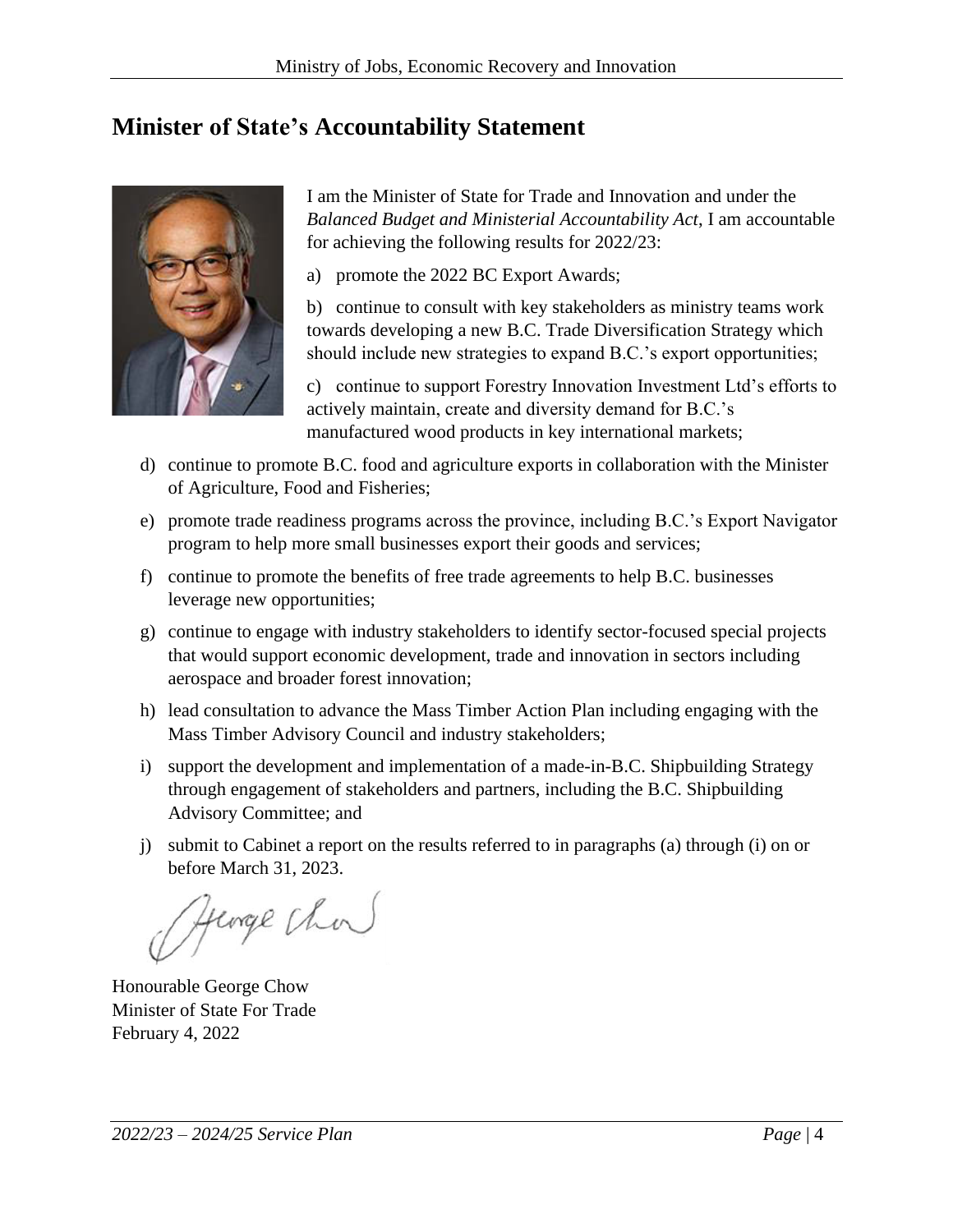## **Table of Contents**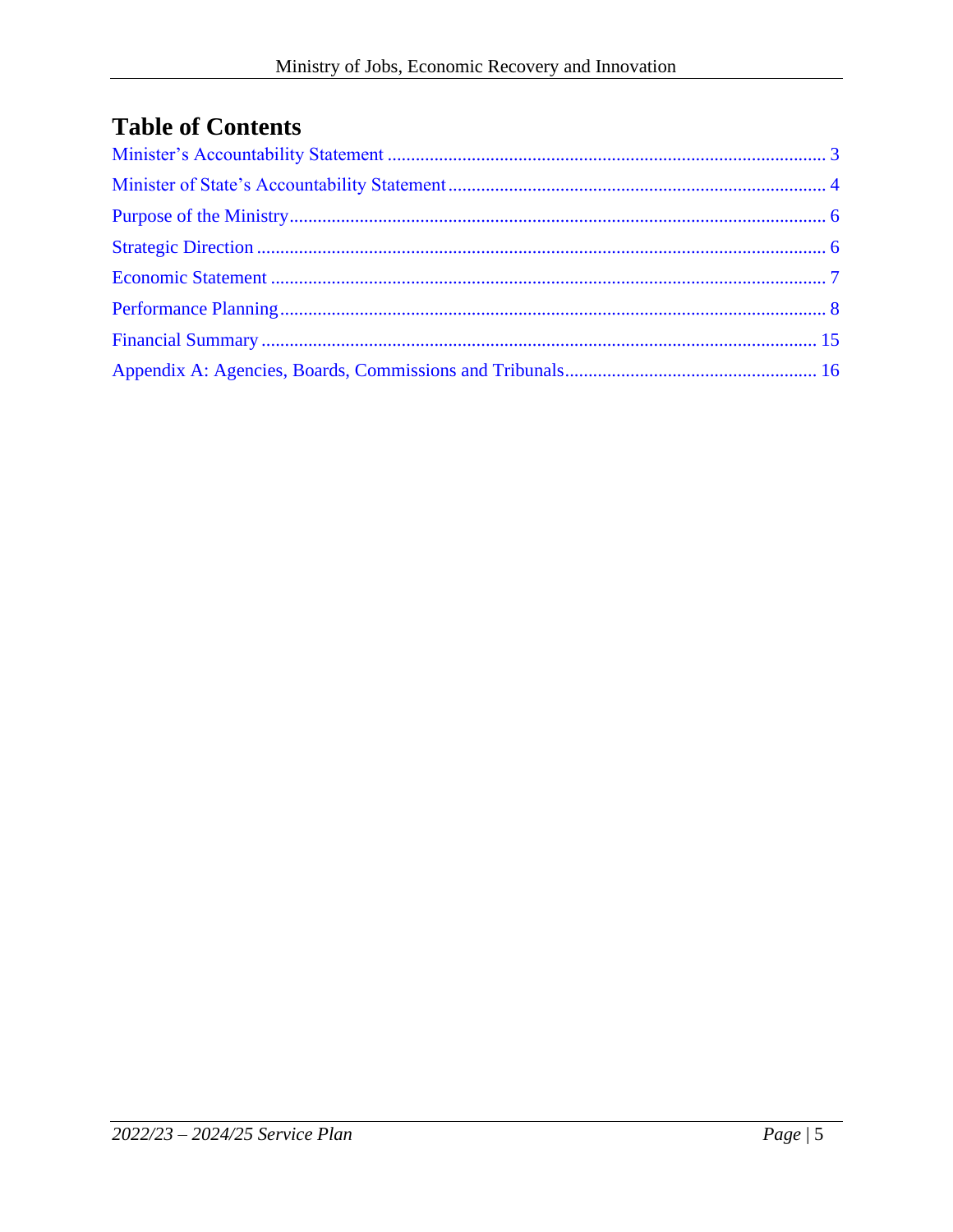## <span id="page-5-0"></span>**Purpose of the Ministry**

The Ministry of Jobs, Economic Recovery and Innovation is working to make life better for people by building an inclusive, sustainable, and innovative economy that works for all British Columbians.

The Ministry delivers programs and services that leverage British Columbia's natural advantages to drive clean and inclusive economic growth.

Its priorities include encouraging business start-up and growth through innovation and adoption of new technologies, supporting emerging opportunities in manufacturing, shipbuilding, life sciences and mass timber. In addition, the Ministry will build on British Columbia's competitive advantages through the development of an Environmental, Social and Governance (ESG) strategy. The Ministry also promotes trade and investment, positioning B.C. as a global exporter of low-carbon goods and services.

The Ministry supports First Nations and Indigenous peoples, small businesses and communities with economic development activities, the revitalization of traditional industries, economic diversification, job creation and strategic investments to ensure everyone in British Columbia benefits from economic growth.

To that end, our government just released Stronger BC: A plan for today, a vision for tomorrow – British Columbia's guide to economic prosperity through inclusive and clean growth.

The Ministry has an oversight role for the following Crown corporations: Forestry Innovation [Investment Ltd.](https://www.bcfii.ca/), [InBC Investment Corporation](https://www.inbcinvestment.ca/) and [Innovate BC.](https://innovatebc.ca/)

## <span id="page-5-1"></span>**Strategic Direction**

In 2022/2023, the Government of British Columbia will continue its whole-of-government response to the COVID-19 pandemic with a focus on protecting the health, social and economic well-being of British Columbians. Building on our economic, environmental, and social strengths while looking to seize opportunities to improve outcomes for all British Columbians will be an important aspect of each ministry's work as we respond to COVID-19 and recover from devastating floods and wildfires. The policies, programs and projects developed over the course of this service plan period will align with the five foundational principles established by Government in 2020: putting people first; working toward lasting and meaningful reconciliation; supporting equity and anti-racism; ensuring a better future through fighting climate change and meeting our greenhouse gas reduction targets; and supporting a strong, sustainable economy that works for everyone.

This 2022/23 service plan outlines how the Ministry of Jobs, Economic Recovery and Innovation will support the government's priorities including the foundational principles listed above and selected action items identified in the November 2020 [Minister's Mandate Letter.](https://www2.gov.bc.ca/assets/gov/government/ministries-organizations/premier-cabinet-mlas/minister-letter/kahlon_mandate_2020.pdf)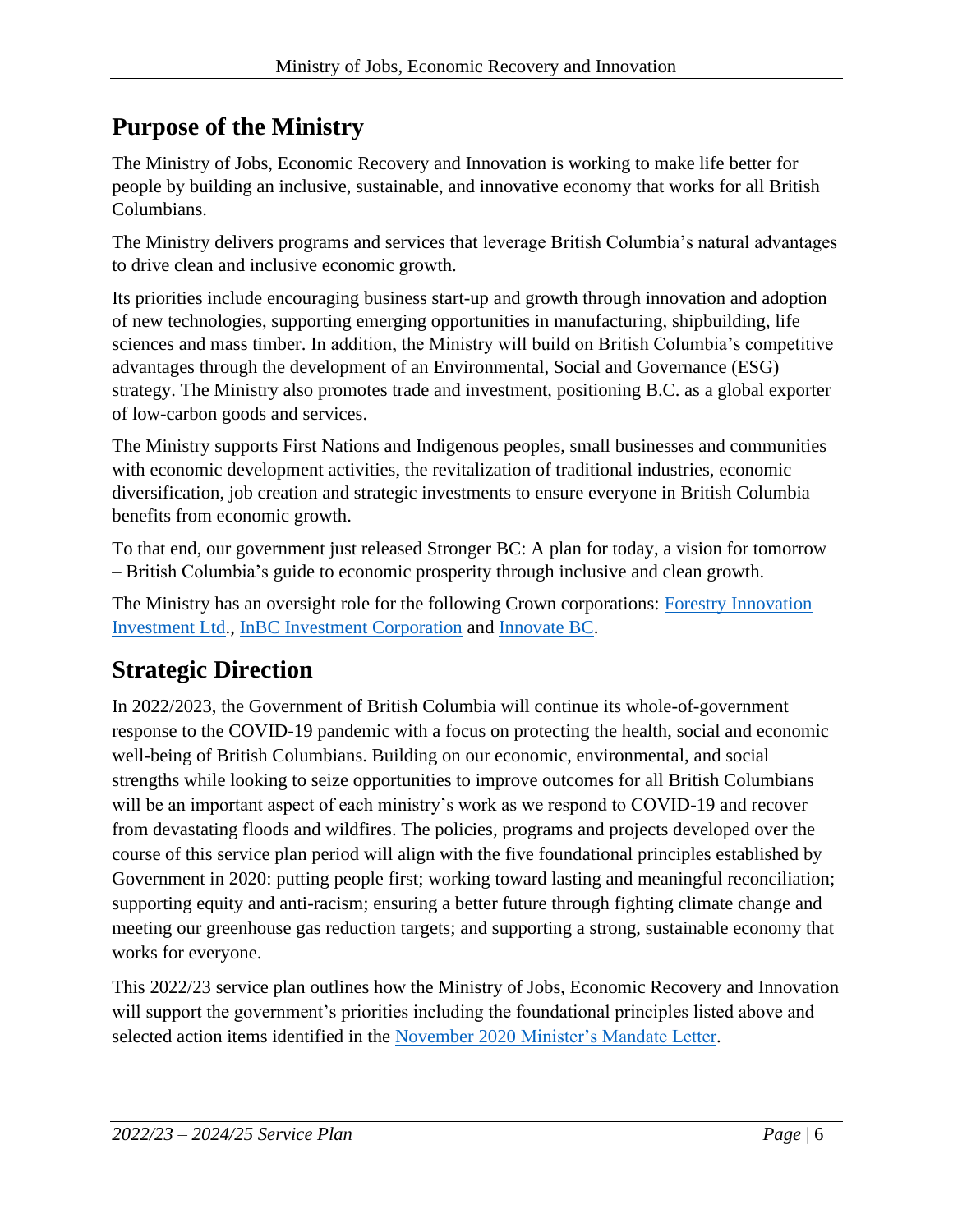## <span id="page-6-0"></span>**Economic Statement**

B.C.'s economy has rebounded from the impacts of the COVID-19 pandemic that began in 2020, despite significant pandemic variant and climate-related events. A strong health response, high vaccination rates, increased infrastructure investments and supports for British Columbians struggling through the pandemic has helped the province rebound. While the recovery has broadened over the past year, it remains uneven with sectors like tourism, hospitality and live recreation events not fully recovered. The path of the ongoing economic recovery in B.C. and its trading partners remains highly uncertain. However, rebuild efforts from the November 2021 floods are expected to provide some support to economic activity in the province. The Economic Forecast Council (EFC) estimates that B.C. real GDP expanded by 5.1 per cent in 2021 and expects growth of 4.2 per cent in 2022 and 2.7 per cent in 2023. Meanwhile for Canada, the EFC projects national real GDP growth of 4.1 per cent in 2022 and 2.8 per cent in 2023, following an estimated gain of 4.7 per cent in 2021. As such, B.C.'s economic growth is expected to be broadly in line with the national average in the coming years. The pandemic has increased risks to B.C.'s economic outlook, such as the emergence of further variants of concern, inflationary supply chain disruptions, extended travel restrictions, and the continued impact of the slower recovery in some sectors of the B.C. economy. Further risks include ongoing uncertainty regarding global trade policies, and lower commodity prices.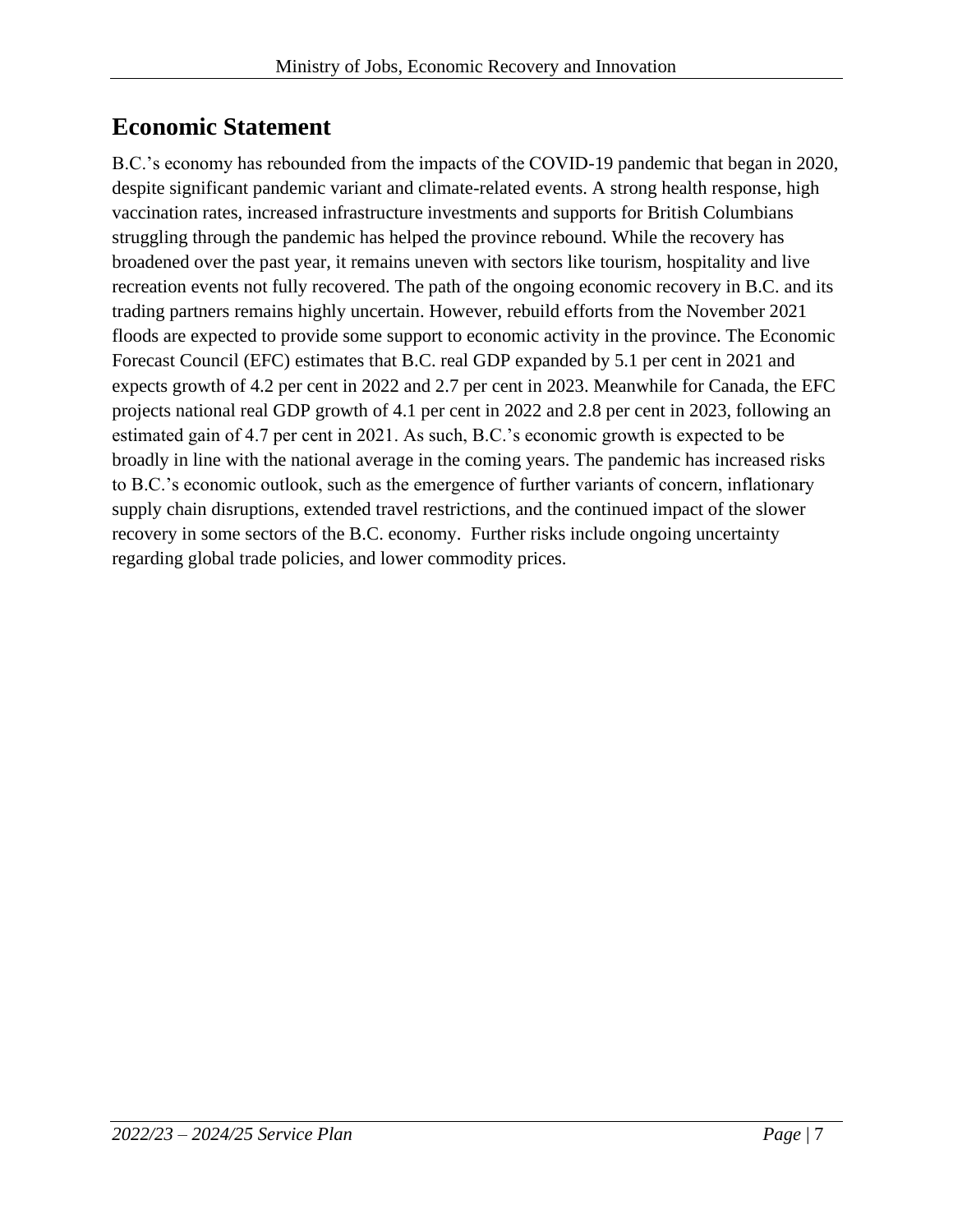## <span id="page-7-0"></span>**Performance Planning**

**Goal 1: Capitalize on our strengths, including low-carbon and Environmental, Social and Governance advantages, to build a brand that attracts investment, accelerates exports and supports business growth in British Columbia**

**Objective 1.1: Assist B.C. businesses to compete globally taking advantage of trade opportunities in existing and new markets and attracting investment to create resiliency**

#### **Key Strategies**

- Drive the development and implementation of B.C.'s Environmental, Social and Governance (ESG) strategy, marketing and communications, in collaboration with other ministries and governments to demonstrate the quality and competitiveness of BC products and services in global markets.
- Lead an ongoing multi-sector program of trade promotion and investment attraction activities to support B.C. exporters and communities in domestic and international markets, working with B.C.'s Trade and Investment Representatives globally.
- Identify new opportunities to diversify markets and leverage resources to build connections in new markets to highlight B.C. as a low-carbon supplier.
- Defend B.C.'s interests in trade actions and disputes to help protect B.C. businesses' competitiveness and utilize negotiations to further open markets to support diversification.
- Develop and implement a Trade Diversification Strategy that will help B.C. businesses build connections in new markets, take advantage of trade agreements, increase exports, and highlight B.C. as a low carbon supplier.

| <b>Performance Measure(s)</b>                                                 | 2021/22         | 2022/23       | 2023/24       | 2024/25       |
|-------------------------------------------------------------------------------|-----------------|---------------|---------------|---------------|
|                                                                               | <b>Forecast</b> | <b>Target</b> | <b>Target</b> | <b>Target</b> |
| 1.1 Number of trade and investment<br>opportunities supported by the Ministry | 605             | 665           | 732           | 732           |

Data source: Ministry of Jobs, Economic Recovery and Innovation

#### **Linking Performance Measure to Objective**

The Ministry has an integrated program of investment attraction and export promotion activities in B.C., and in overseas markets to support growth and diversification in the province. Established in 2019/20, this performance measure follows how well the Ministry is able to attract and promote British Columbia trade and investment opportunities and is monitored by an internal tracking system.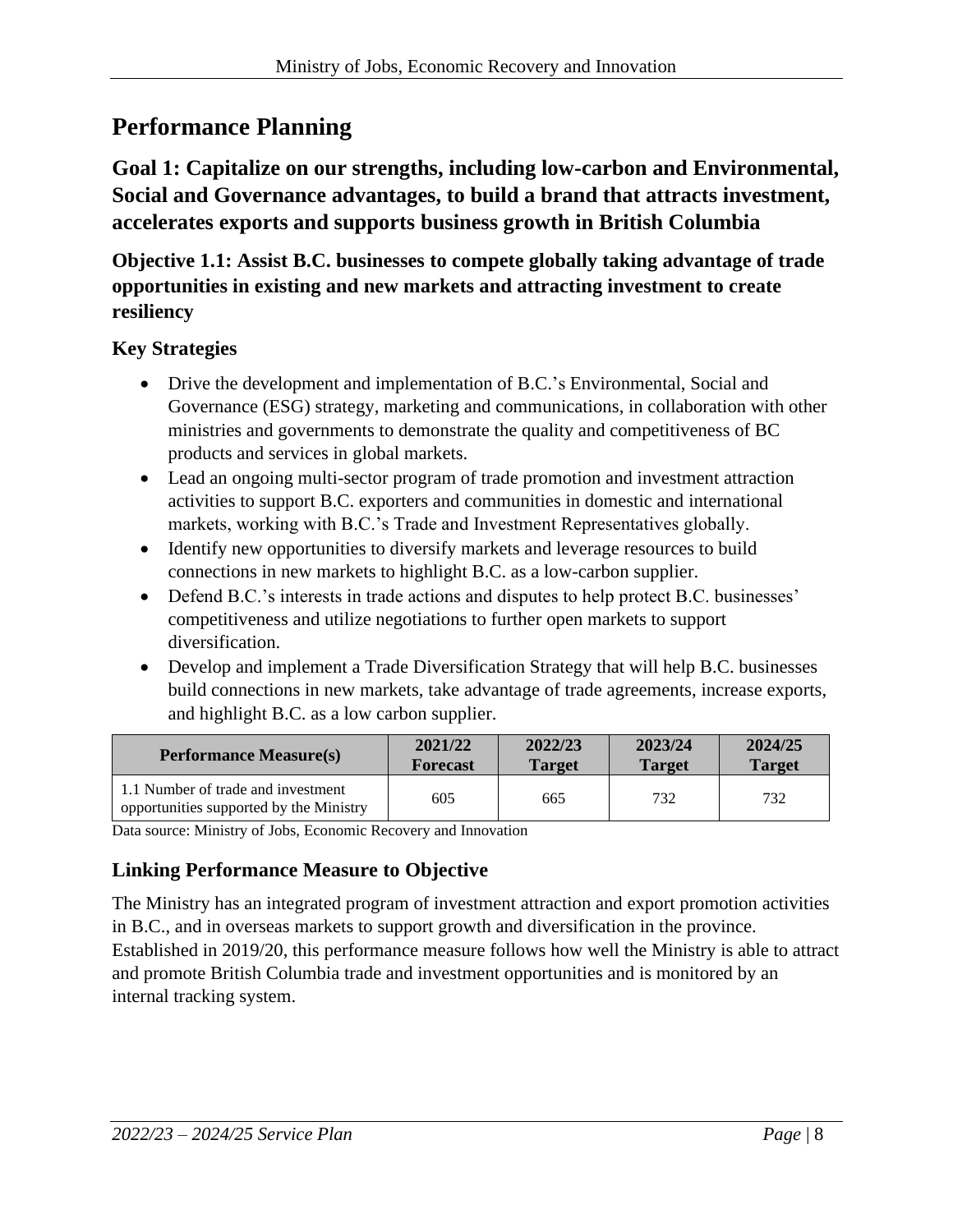#### **Discussion**

The target for 2024/25 will remain stable given the global uncertainty presented by the COVID-19 pandemic and to reflect our steady recovery. Subsequent targets will be dependent on ongoing client and stakeholder feedback and development of a new trade diversification strategy.

#### **Objective 1.2: Support business growth and anchoring in B.C.**

#### **Key Strategies**

- Work with InBC Investment Corporation to help high potential businesses grow and deliver economic, environmental, and social returns for the province.
- Work with interested parties to leverage investment programming, such as the Small Business Venture Capital Tax Credit program.
- Assist investors in taking significant projects from idea to completion, and bring proponents, various levels of government, Indigenous communities and other stakeholders together to advance investment decisions, seek matching opportunities and lead and coordinate cross-government corporate initiatives
- Ensure businesses that are not yet export-ready are supported to become exporters through Export Navigator and trade readiness programs, building capacity for international markets and attracting investment into their regions.

| <b>Performance Measure(s)</b>                                                                | 2021/22<br><b>Forecast</b> | 2022/23<br><b>Target</b> | 2023/24<br><b>Target</b> | 2024/25<br><b>Target</b> |
|----------------------------------------------------------------------------------------------|----------------------------|--------------------------|--------------------------|--------------------------|
| 1.2a Total small business venture capital<br>leveraged through tax credit usage <sup>1</sup> | \$130M                     | \$89M                    | \$90M                    | \$95M                    |
| 1.2b Rural small business venture capital<br>leveraged through tax credit usage <sup>2</sup> | \$8.6M                     | <b>\$8M</b>              | \$8.5M                   | \$8.5M                   |

Data source:

<sup>1</sup>Investment Capital Branch. The 30% tax credit reduces risk to B.C. investors of their investment into eligible B.C. businesses.

<sup>2</sup>Rural small business usage is a sub-component of the total small business venture capital tax credit usage detailed in 1.1a.

#### **Linking Performance Measure to Objective**

Business scale up is often reliant on access to capital. By supporting businesses throughout B.C. to access this needed capital the Ministry helps establish the province as a preferred location to do business, encourages job creation and provides a catalyst for sectoral growth – an investment in businesses that encourages them to grow and stay in B.C. The investment dollars available for venture capital can be influenced by several external market factors, therefore, original targets are being carried forward. Preliminary forecasts for 2021/22 indicate the previous targets are likely to be exceeded. Any changes will be reported in the Annual Service Plan Report. Access to investment capital in British Columbia will be further enhanced by the establishment of the [InBC Investment Corp.](https://www.inbcinvestment.ca/) Strategic Investment Fund.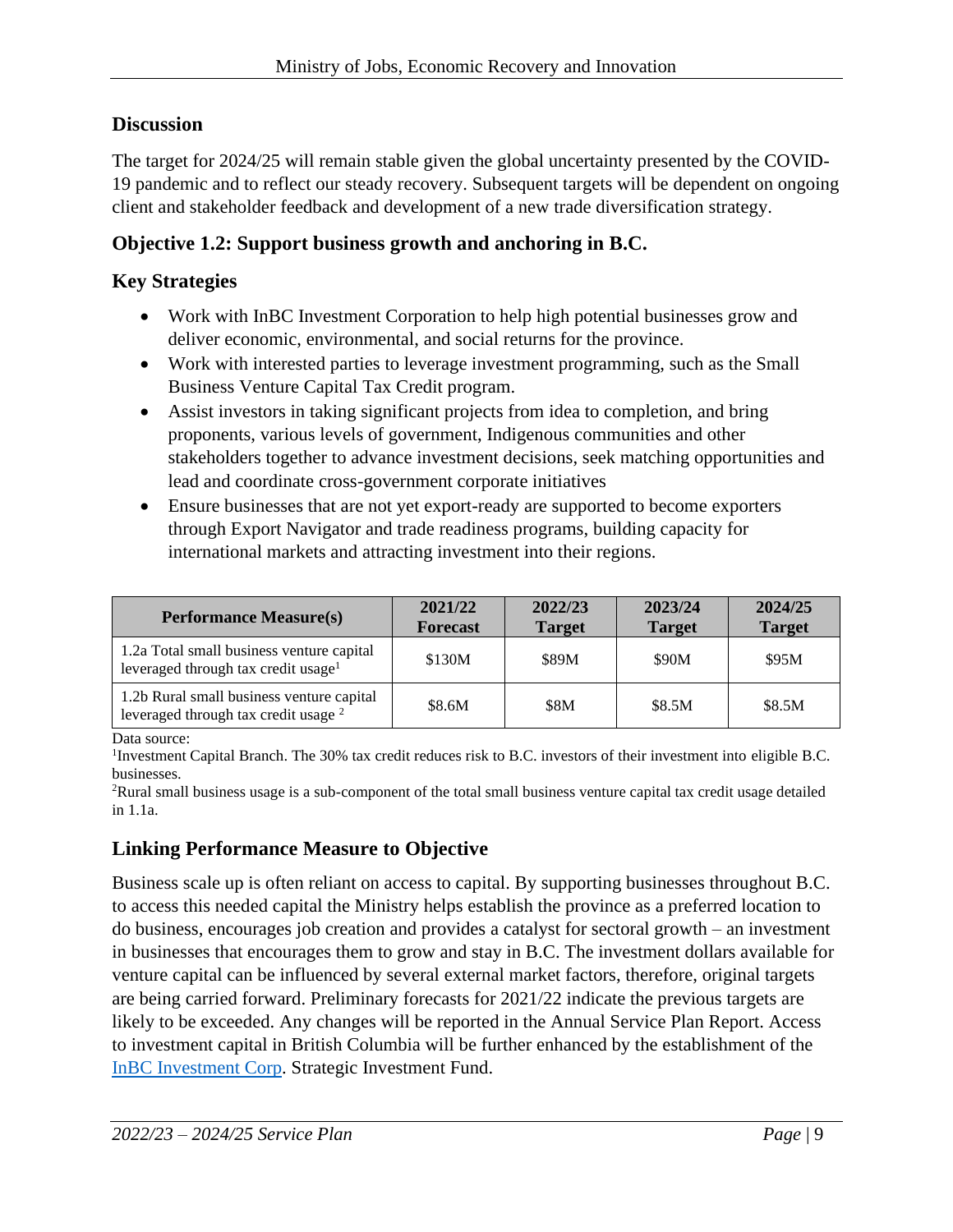#### **Goal 2: Accelerate the innovation economy to catalyze future opportunities in core and emerging sectors to support ongoing recovery in British Columbia**

**Objective 2.1 Launch and implement the Mass Timber Action Plan that will accelerate the growth of a new innovative, inclusive, and sustainable economic sector in B.C.**

- Increase real-world experience and learning from new mass timber hybrid buildings through Forestry Innovation Investment Ltd. Mass Timber Demonstration Program and publicly funded buildings.
- Leverage new CleanBC focus on low-carbon building materials to expand market adoption of climate friendly mass timber.
- Support innovation within the building regulatory system to remove technical barriers to mass timber construction.

| <b>Performance Measure</b>                                                                                                                                                                  | 2021/22         | 2022/23       | 2023/24       | 2024/25       |
|---------------------------------------------------------------------------------------------------------------------------------------------------------------------------------------------|-----------------|---------------|---------------|---------------|
|                                                                                                                                                                                             | <b>Forecast</b> | <b>Target</b> | <b>Target</b> | <b>Target</b> |
| 2.1 Three year rolling average $\sigma$ of<br>square meters of floor area in newly<br>completed buildings which incorporate<br>mass timber in one or more primary<br>structural systems $2$ | 77.0383         | 84.741        | 93.216        | 102.537       |

Data source: Forestry Innovation Investment/Scius Advisory Inc.

<sup>1</sup>Three year rolling accounts for normal year to year variations in building construction starts

<sup>2</sup>Primary structural system means load bearing walls, roofs, floors, and vertical shafts for stairs/elevators

#### **Linking Performance Measure to Objective**

The increasing number of square meters of floor area is an indicator of the overall growth of the mass timber sector. It demonstrates the rising demand for this innovative building material which in-turn sends strong market signals to mass timber manufacturers and the various goods and service providers within the emerging broader sector.

#### **Discussion**

Mass timber is a relatively new sector with vast potential to add value to our forest resource, modernize the way we construct buildings, and reduce the carbon footprint of our building materials. The significant export potential associated with the mass timber products and associated services is in addition to the domestic consumption tracked in this performance measure. Opportunities for enhanced data collection and measurement will emerge as the sector matures and transitions from niche to mainstream.

Due to challenges associated with data collection in this nascent sector, the performance measure from last year has been discontinued. One of the Actions in the Mass Timber Action Plan is to improve data collection as this emerging sector develops. Until more data is available, m2 of floor area as a performance measure for 2022/23 represents the best performance measure to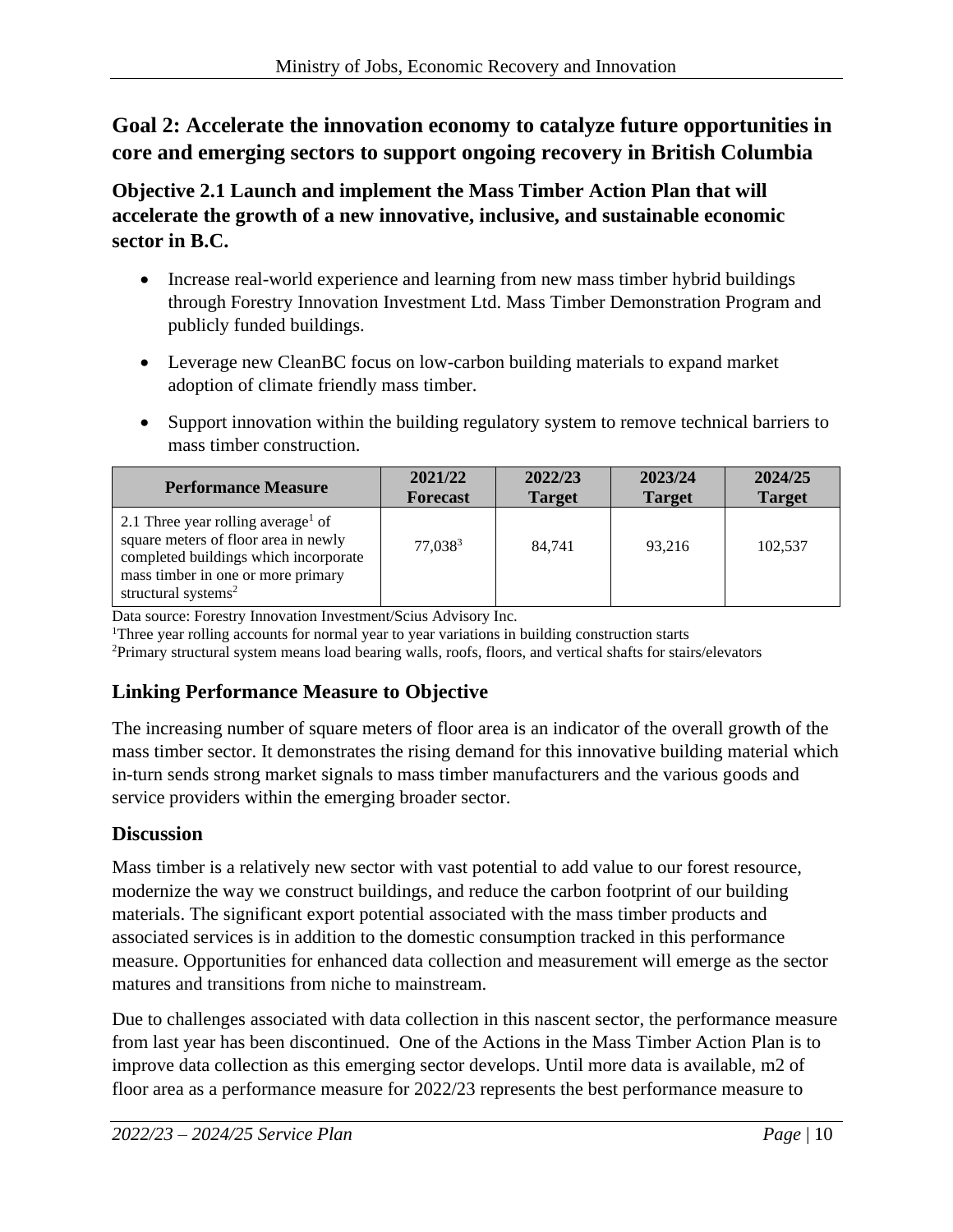indicate industry growth. In future, as more data on this industry becomes available, this performance measure can be further refined.

#### **Objective 2.2: Grow sectors of emerging opportunity including agritech, life sciences, manufacturing and transformative technologies like artificial intelligence and position them as drivers of good jobs and revenues**

#### **Key Strategies**

- Develop a B.C. Life Sciences and Biomanufacturing Strategy that will cement B.C.'s position in the global supply chain with the focus on biotech research, talent development, clean growth and commercialization to generate sustainable, innovative, value-added economic activity and well-paying jobs in B.C.
- Continue to help advance the commercialization efforts of B.C.'s quantum computing and applied artificial intelligence clusters.
- Develop an Industrial and Manufacturing Strategy that will help create a strong platform for industry to accelerate towards Industry 4.0 and manufacture, improve and distribute their products using innovation and technology.
- In collaboration with the Ministry of Agriculture and Food, coordinate and implement targeted initiatives to support and grow B.C.'s thriving agritech sector.
- Develop and implement a B.C. Shipbuilding Strategy that will support sustainable and innovative shipbuilding, ship repair and related marine industries in B.C.
- In collaboration with industry partners, establish Integrated Marketplaces that allow innovative companies to access domestic markets and efficiently scale up operations.

| <b>Performance Measure</b>                                                            | 2021/22         | 2022/23                                                         | 2023/24       | 2024/25       |
|---------------------------------------------------------------------------------------|-----------------|-----------------------------------------------------------------|---------------|---------------|
|                                                                                       | <b>Forecast</b> | <b>Target</b>                                                   | <b>Target</b> | <b>Target</b> |
| 2.2 Develop strategies to leverage<br>emerging economic opportunities in<br><b>BC</b> | N/A             | Develop<br>strategies in<br>multiple key<br>emerging<br>sectors | <b>TBD</b>    | <b>TBD</b>    |

Data source: Ministry of Jobs, Economic Recovery and Innovation.

#### **Linking Performance Measure to Objective**

As outlined in Stronger BC: A plan for today, a vision for tomorrow, the Ministry is developing strategies to enhance B.C.'s access to emerging economic opportunities in several key sectors. Once strategies are ready for implementation, a new performance measure will be established to track progress against this objective.

#### **Discussion**

Fostering innovation and building talent in British Columbia will facilitate the creation of future jobs and position B.C. as a leader in an innovation driven economy. Enabling growth in these emerging sectors is an important component of our path forward.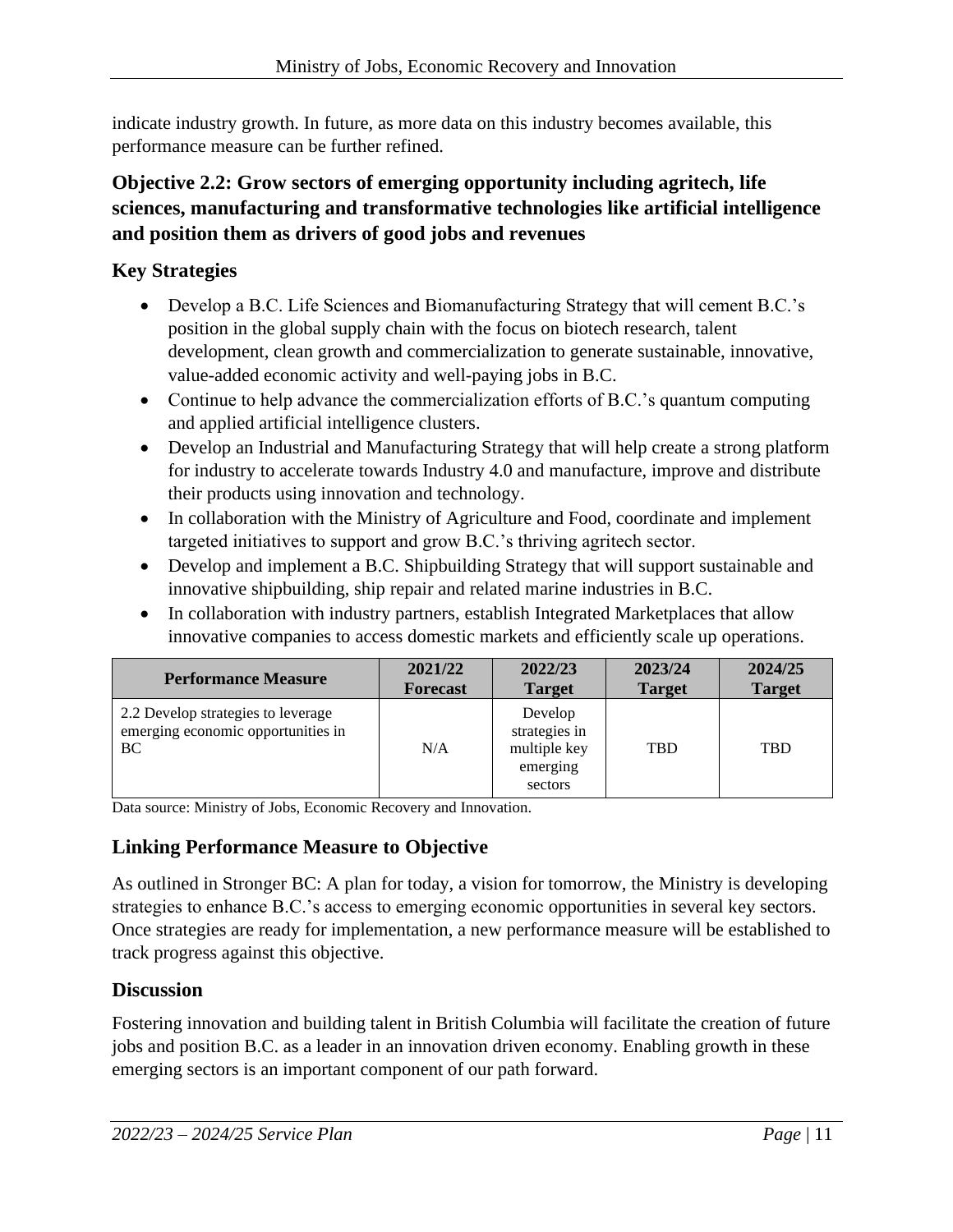#### **Goal 3: Support businesses and communities to create sustainable, family supporting jobs and inclusive growth that works for all British Columbians**

**Objective 3.1: Support B.C. communities, First Nations, Indigenous and other underrepresented peoples to increase participation in established and emerging economic sectors**

#### **Key Strategies**

- Develop and implement the Small Business Diversity and Inclusion Strategy
- Establish a long-term dialogue and commit to improving economic well-being for First Nations and Indigenous peoples and commit to taking action to ensure their full participation in all aspects of British Columbia's economy.
- Continue to coordinate and support Indigenous economic development activities through the Indigenous Economic Development Joint Office in collaboration with the Ministry of Indigenous Relations and Reconciliation.
- Continue to provide small businesses as well as Indigenous and non-Indigenous communities throughout the province with the tools and resources to support economic development efforts, including outreach initiatives, webinars, workshops, digital training, and toolkits.
- Build on the success of StrongerBC programming such as the Launch Online Grant Program, Digital Marketing Bootcamps and the Innovator Skills Initiative, to continue to increase underrepresented groups participation in the digital economy.
- Support the StrongerBC Young Leader's Council as it provides ideas to Government on topics that matter to young people in BC

| <b>Performance Measure(s)</b>                                                  | 2020            | 2021            | 2022          | 2023          | 2024          |
|--------------------------------------------------------------------------------|-----------------|-----------------|---------------|---------------|---------------|
|                                                                                | <b>Baseline</b> | <b>Forecast</b> | <b>Target</b> | <b>Target</b> | <b>Target</b> |
| 3.1 Support growth in the<br>number of businesses with 10 or<br>more employees | 49,900          | 50,750          | 51,600        | 52,500        | 53,400        |

Data source: BC Stats using data supplied by Statistics Canada. Please note that the total number reflects the calendar year and final business counts for 2021 will be released in March 2022.

#### **Linking Performance Measure to Objective**

Businesses with more than 10 employees are shown to have higher salaries and a more stable workforce and to generate more economic activity domestically and internationally. B.C. is a leader in entrepreneurship and has an abundance of small start-up companies. Supporting these companies to grow to become economic anchors in communities builds resilient and diverse regional economies. With this growth comes investment in research and development, supply chain development and the ability to export to domestic, national and global markets – all of which will result in good-paying jobs for British Columbians.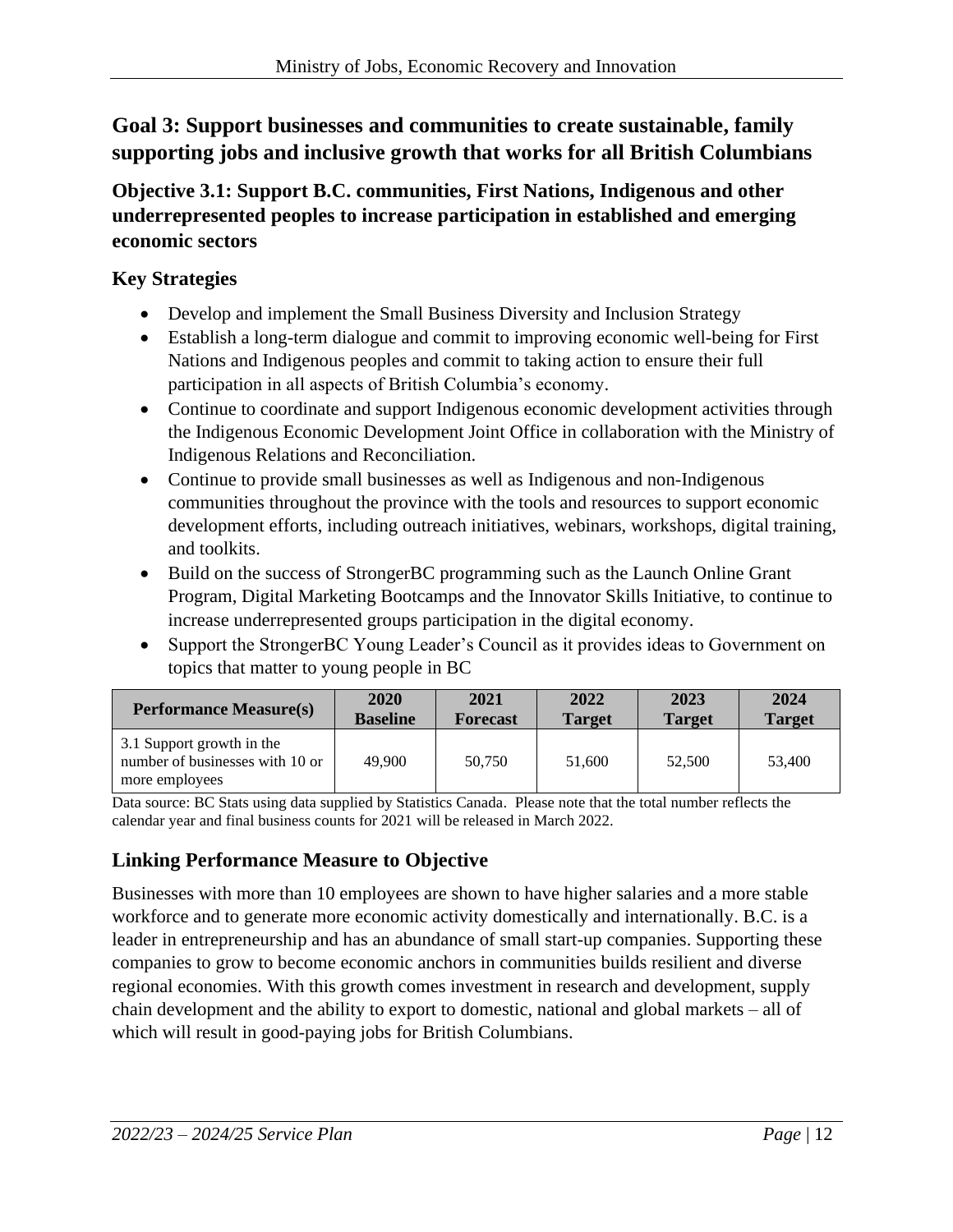#### **Discussion**

The Ministry established this new performance measure in fiscal year 2020/21. As the Ministry continues to develop and refine its work in this area, a new performance measure may be developed that better aligns with *Stronger BC: A Plan for Today, A Vision for Tomorrow* and this objective.

#### **Objective 3.2: Strengthen regional economic development, support recovery and build resilience to economic disruption**

#### **Key Strategies**

- Support B.C. forestry workers, families and contractors impacted by economic disruption events such as mill closures and curtailments and the COVID-19 pandemic, through leading on-the-ground community transition services.
- Provide coordinated and comprehensive supports for workers, communities and First Nations to offset economic impacts that may follow from new restrictions on harvesting old growth forests.
- Create short-term employment opportunities for contractors and their employees, and mitigate job losses through the implementation of the [Community Economic Recovery](https://www2.gov.bc.ca/gov/content/economic-recovery/cerip)  [Infrastructure](https://www2.gov.bc.ca/gov/content/economic-recovery/cerip) and [Forest Employment Programs.](https://www2.gov.bc.ca/gov/content/industry/forestry/supports-for-forestry-workers/short-term-forest-employment-program)
- Together with the three Regional Economic Trusts, implement the Rural Business and Community Recovery Initiative to assist businesses and communities.
- Implement a targeted rural resident attraction pilot that will assist communities in building on their local or regional assets and economic opportunities in order to attract and retain residents across B.C.
- Lead and strengthen cross-government programs, services, and investments to support regional worker and community resiliency, and realize new economic opportunities.

| <b>Performance Measure(s)</b>                              | 2020/21         | 2021/22         | 2022/23       | 2023/24       | 2024/25       |
|------------------------------------------------------------|-----------------|-----------------|---------------|---------------|---------------|
|                                                            | <b>Baseline</b> | <b>Forecast</b> | <b>Target</b> | <b>Target</b> | <b>Target</b> |
| 3.2 Percent of rural<br>development grant funding<br>spent | 100%            | 100%            | 100%          | <b>TBD</b>    | <b>TBD</b>    |

Data source: Ministry of Jobs, Economic Recovery and Innovation

#### **Linking Performance Measure to Objective**

This new performance measure tracks the amount of grant funding spent to support community economies in B.C. This funding supports infrastructure and economic development, directly contributing to short-term economic recovery and job creation. In the long-term, these projects support economic diversification, helping to strengthen regional economies and increase resiliency to economic disruptions.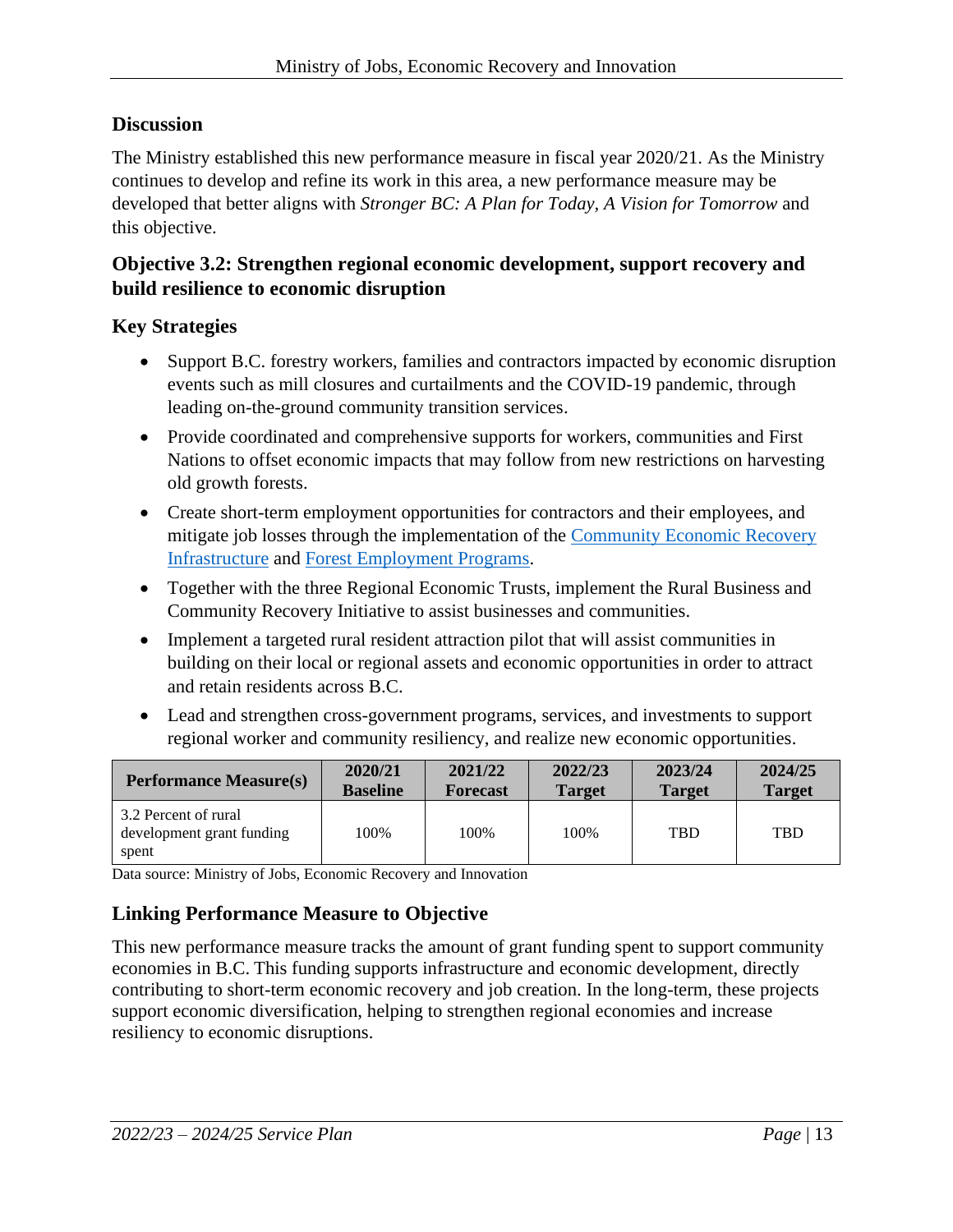#### **Discussion**

Regional economic recovery depends on many factors including community capacity, the structure and condition of the local economy, and access to resources. Communities and organizations need funding to implement initiatives to create the foundations for long-term economic development. For example, building better economic infrastructure, innovative and sustainable sector development, advancing economic diversification, and strengthening climate resilience.

#### **Objective 3.3: British Columbia's evolving regulatory framework supports effective service delivery as well as business and economic growth**

#### **Key Strategies**

- Maintain the commitment to a zero-net increase in regulatory requirements (from the baseline set in 2004) until 2022.
- Report on cross-government progress on regulatory modernization and service improvements on an annual basis.
- Continue to use an annual process of bundling small regulatory changes to enhance service delivery and support ongoing maintenance of B.C.'s regulatory framework.
- Continue efforts to identify and address outdated language related to inclusion, accessibility and modern service delivery.

| <b>Performance Measure(s)</b>                                                                     | 2021/22                       | 2022/23        | 2023/24        | 2024/25        |
|---------------------------------------------------------------------------------------------------|-------------------------------|----------------|----------------|----------------|
|                                                                                                   | <b>Forecast</b>               | <b>Target</b>  | <b>Target</b>  | <b>Target</b>  |
| 3.3 Number of regulatory requirements<br>compared to the 2004 baseline of<br>197,242 <sup>1</sup> | $0$ net Increase <sup>1</sup> | 0 net Increase | 0 net Increase | 0 net Increase |

Data source: Economic & Regulatory Analysis Branch, Ministry of Jobs, Economic Recovery and Innovation <sup>1</sup>From the baseline regulatory requirements set in 2004.

#### **Linking Performance Measure to Objective**

The regulatory requirements count is a long-standing proxy for the overall regulatory burden in British Columbia. Through the zero-net increase commitment, the B.C. government commits to maintaining the overall number of regulatory requirements nested in provincial statutes, regulations, and associated policies and forms below the baseline set in 2004.

#### **Discussion**

Conducting regulatory impact analysis and tracking requirements encourages ministries to maintain streamlined and current regulatory frameworks, and to avoid creating requirements that may impact the development and growth of businesses of all sizes – especially small businesses. Modern and streamlined regulations, policies and service delivery promote economic growth and innovation in B.C.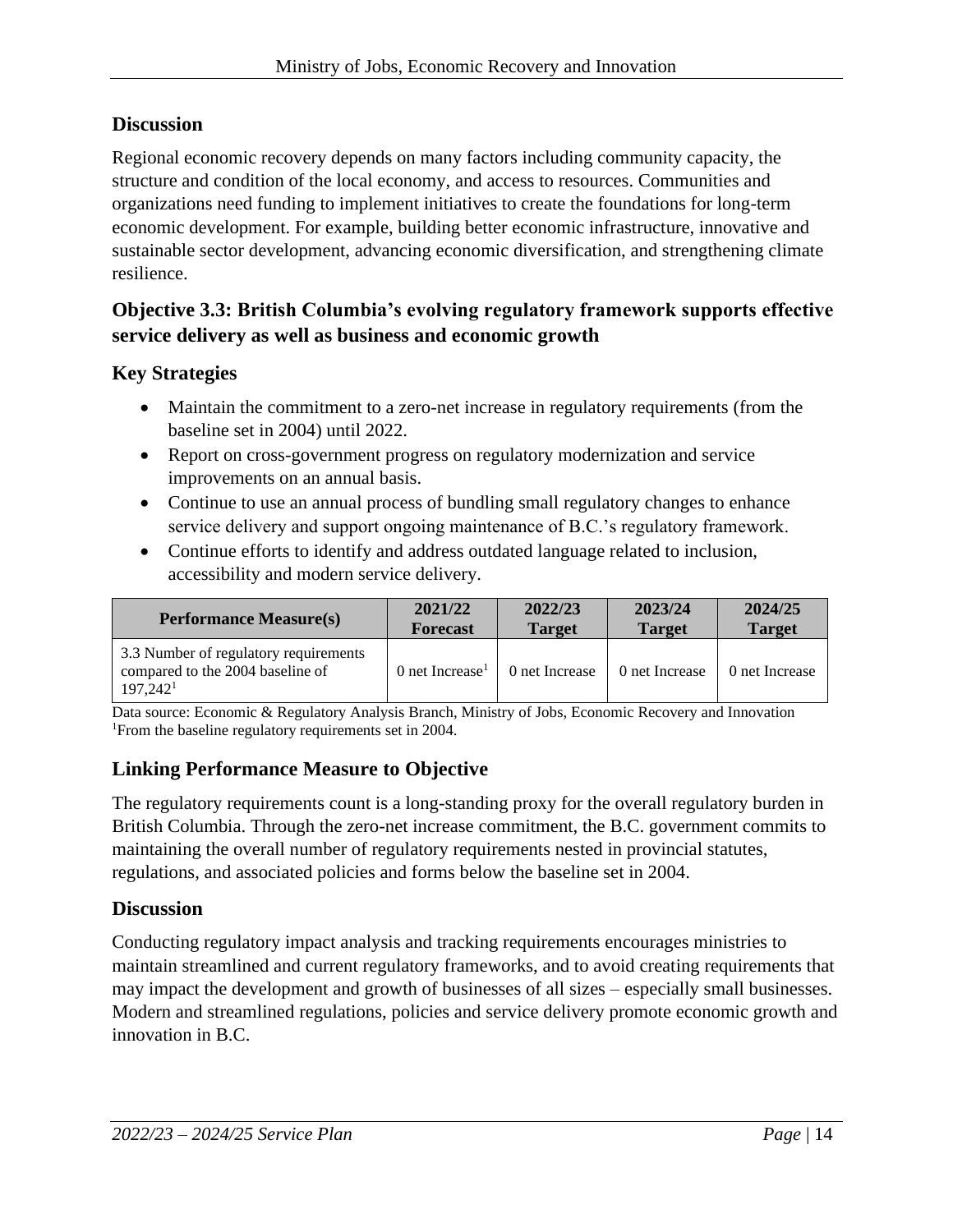## <span id="page-14-0"></span>**Financial Summary**

| <b>Core Business Area</b>                                                | 2021/22<br><b>Restated</b><br>Estimates <sup>1</sup> | 2022/23<br><b>Estimates</b> | 2023/24<br><b>Plan</b> | 2024/25<br><b>Plan</b> |  |  |  |  |
|--------------------------------------------------------------------------|------------------------------------------------------|-----------------------------|------------------------|------------------------|--|--|--|--|
|                                                                          | <b>Operating Expenses (\$000)</b>                    |                             |                        |                        |  |  |  |  |
| Trade and Industry Development                                           | 25,903                                               | 28,379                      | 28,379                 | 28,379                 |  |  |  |  |
| <b>Small Business and Economic</b><br>Development                        | 7,454                                                | 7,454                       | 7,454                  | 7,454                  |  |  |  |  |
| Investment and Innovation                                                | 12,063                                               | 13,029                      | 13,129                 | 13,129                 |  |  |  |  |
| <b>Regional Development</b>                                              | 27,391                                               | 27,391                      | 27,391                 | 27,391                 |  |  |  |  |
| Transfers to Crown Corporations<br>and Agencies                          | 25,640                                               | 25,640                      | 25,640                 | 25,640                 |  |  |  |  |
| <b>Executive and Support Services</b>                                    | 8,020                                                | 8,533                       | 8,550                  | 8,550                  |  |  |  |  |
| Northern Development Fund                                                | 500                                                  | 500                         | 500                    | 500                    |  |  |  |  |
| <b>Total</b>                                                             | 106,971                                              | 110,926                     | 111,043                | 111,043                |  |  |  |  |
| <b>Ministry Capital Expenditures (Consolidated Revenue Fund) (\$000)</b> |                                                      |                             |                        |                        |  |  |  |  |
| <b>Executive and Support Services</b>                                    | 1                                                    | 3                           | 3                      | 3                      |  |  |  |  |
| <b>Total</b>                                                             | 1                                                    | 3                           | 3                      | 3                      |  |  |  |  |

<sup>1</sup> For comparative purposes, amounts shown for 2021/22 have been restated to be consistent with the presentation of the *2022/23 Estimates*.

\* Further information on program funding and vote recoveries is available in the [Estimates and Supplement to the](http://www.bcbudget.gov.bc.ca/)  [Estimates.](http://www.bcbudget.gov.bc.ca/)